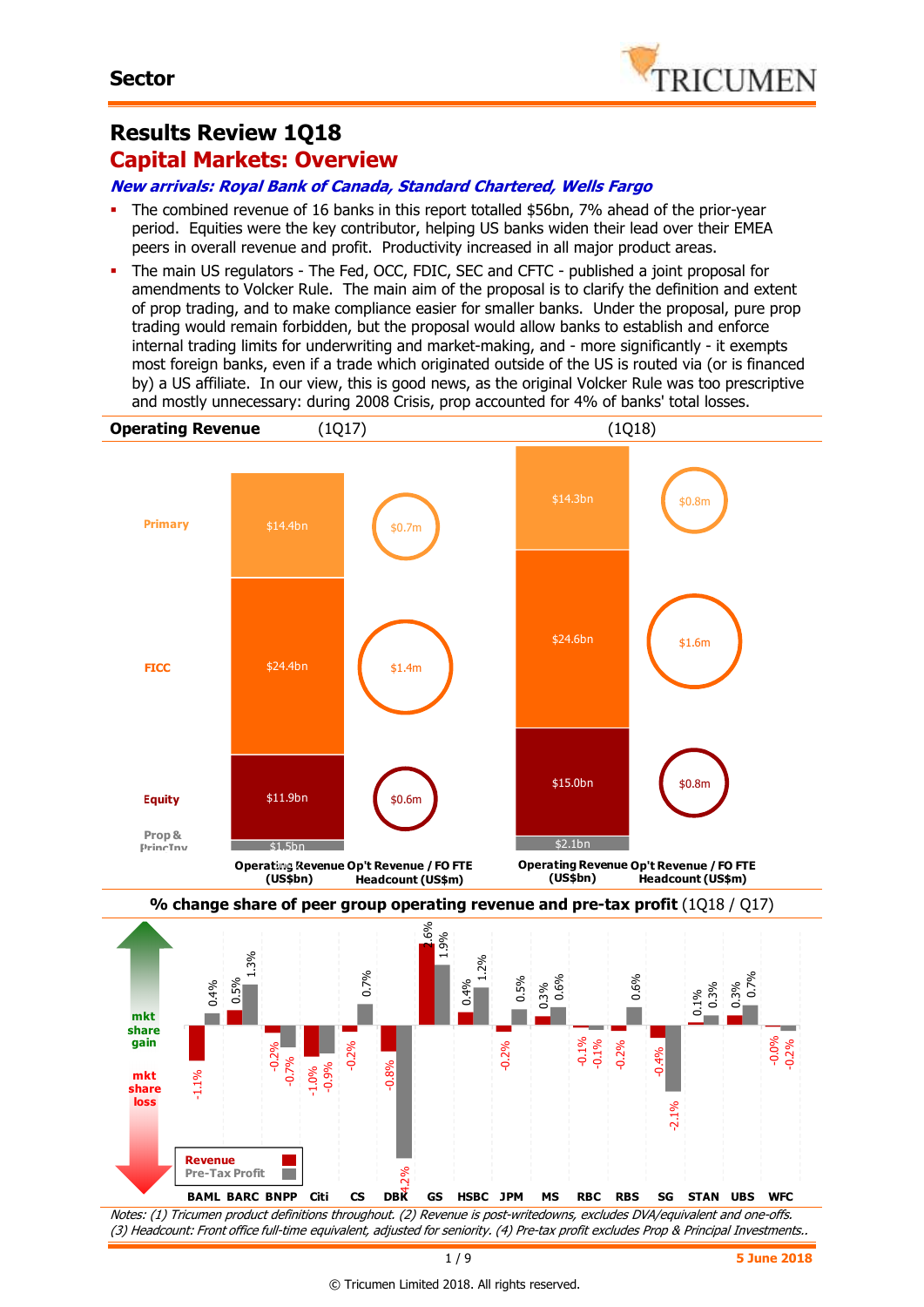

# **Capital Markets** (cont.)**: Primary issuance & Advisory**

- Bond underwriting fees declined 12% y/y on weakness in both main and emerging markets, and across high grade and high yield. In APAC, the accelerating pace of defaults - and the cancellation of several high-profile issues in China and elsewhere - points to a tough outlook for 2H18 and possibly beyond. Syndicated lending had a weak 1Q18; global fees declined 15% y/y, and more in EMEA (partly due to a sharp drop in UK volumes) and APAC. In securitisation, Agency CMO issuance surged 165% y/y. Agency trading and CMBS issuance both advanced modestly, but private-label trading volumes dropped 35% versus 1Q17.
- For the banks in this report, ECM fees were unchanged from the prior-year period. Industrywide global fees declined c.7-10%, despite multi-year record volumes in total deals and IPOs. China issuers' volumes surged 30%+ y/y.
- M&A/Advisory had an unexciting 1Q18: 'our' banks' fees fell 6% y/y versus the industry average of c.14%. However, 2Q18 had a strong start, spurred on by US tax reform and faster economic growth in Europe. Banks are generally optimistic regarding the outlook for the rest of the year and are hiring - especially in tech and activism-defence teams.



© Tricumen Limited 2018. All rights reserved.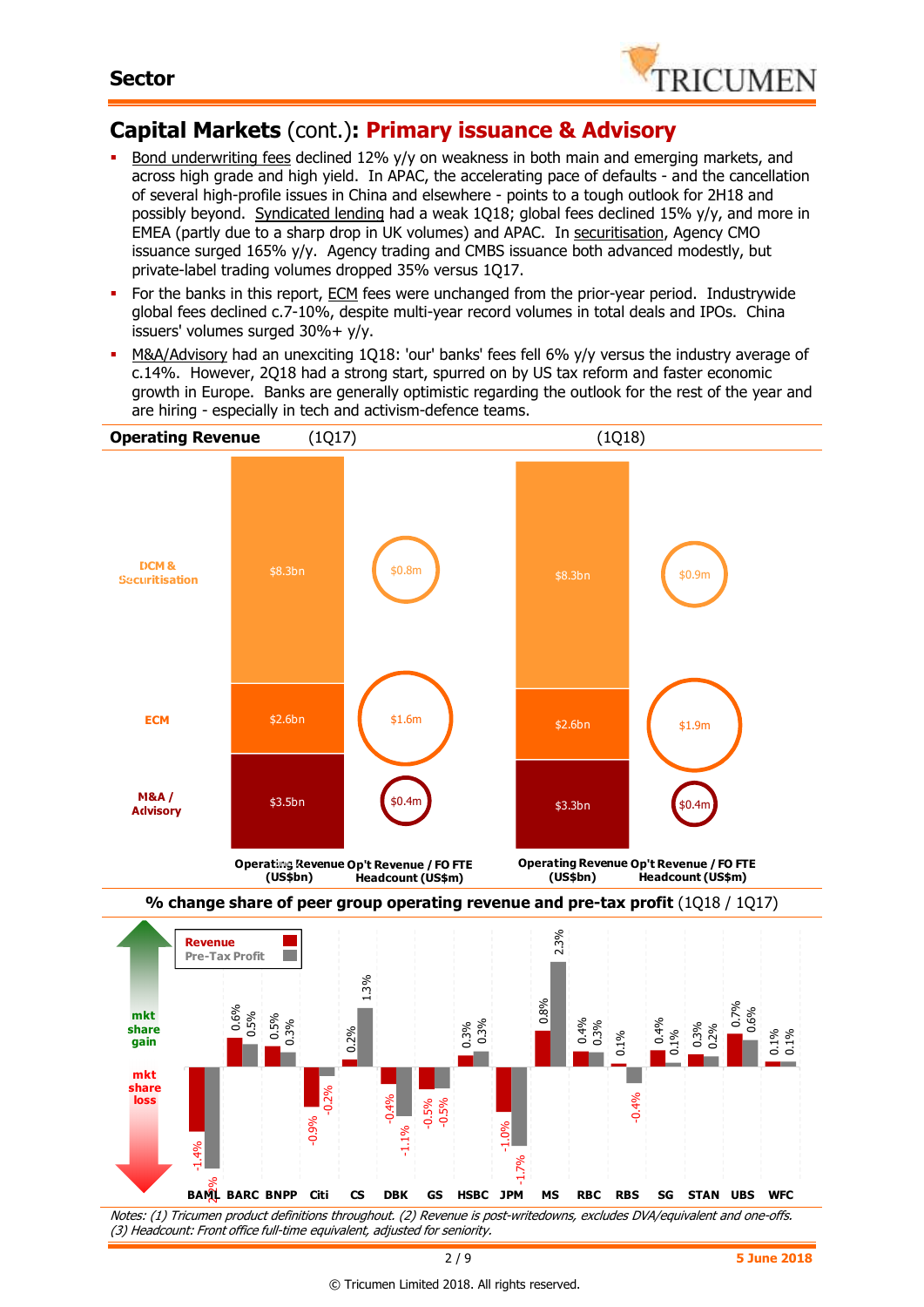

# **Capital Markets** (cont.)**: FICC**

 Growth in swap volumes and favourable margins supported FX trading. Spot markets were dominated by trading in APAC currencies.

In crypto markets, Goldman Sachs and J.P.Morgan have arguably taken the lead. Goldman Sachs, one of the first banks to start clearing crypto futures hired, Justin Schmidt to run Digital Asset Markets. The bank was also, in 2015, a lead investor - and remains a minority shareholder - in Circle, which claims to directly trade \$2tn worth of crypto-currencies per month. J.P.Morgan hired Oliver Harris as Head of crypto-asset strategy and internal blockchain platform Quorum.

- In Rates, weakness in repo trading was offset by solid growth in swap volumes and strong option trading. Emerging markets also made a significant contribution.
- In the US, credit markets weakened due to the 10-15% y/y decline in high grade and high yield volumes. Europe fared better, but the greatest activity was seen in emerging markets as investors sought to rebalance their portfolios.
- The increase in commodities revenue was, in large part, due to strong client demand in the US energy markets.



Notes: (1) Tricumen product definitions throughout. (2) Revenue is post-writedowns, excludes DVA/equivalent and one-offs. (3) Headcount: Front office full-time equivalent, adjusted for seniority. (4) Pre-tax profit excludes Prop & Principal Investments.

**BAML BARC BNPP Citi CS DBK GS HSBC JPM MS RBC RBS SG STAN UBS**

 $DRK$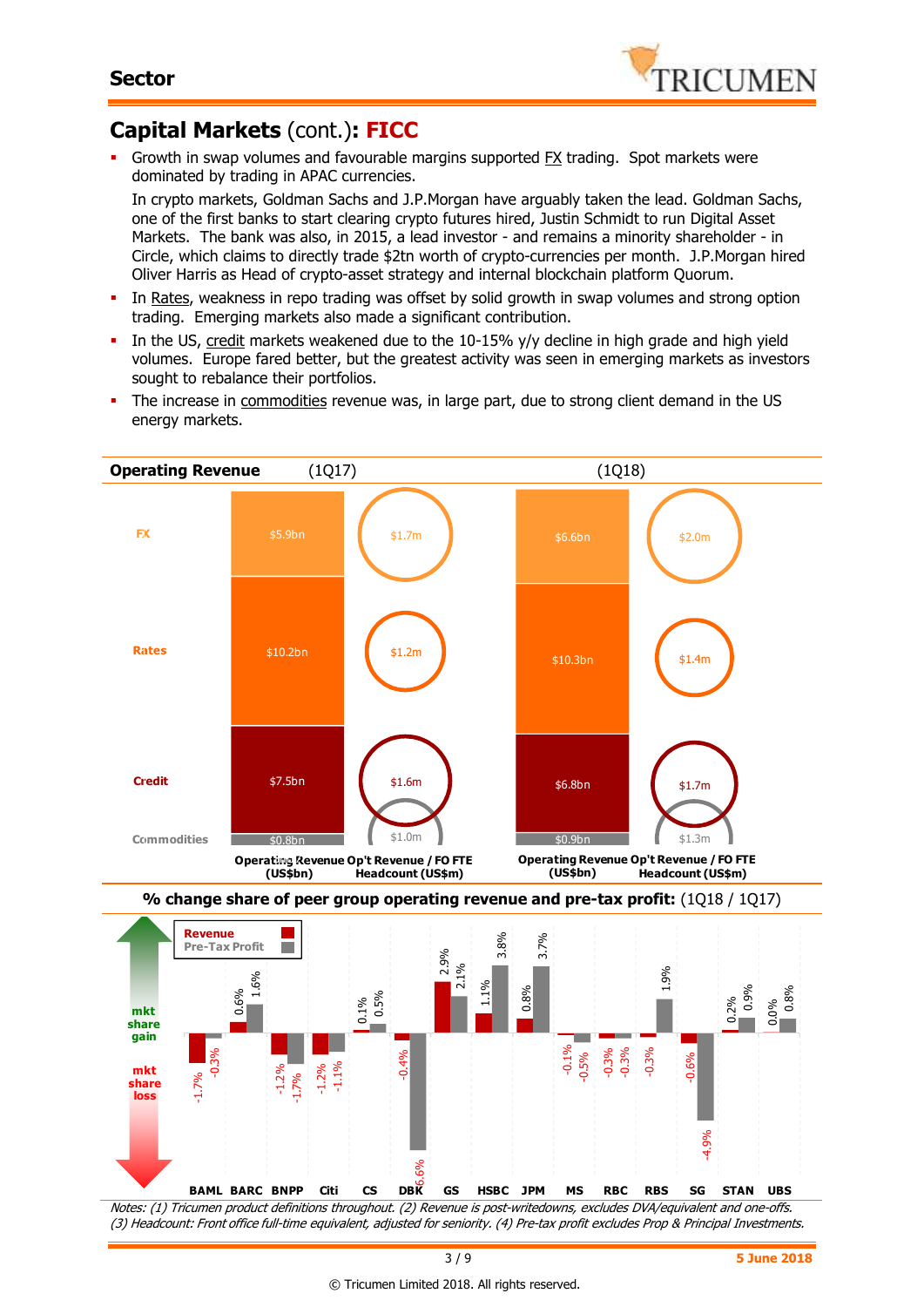

### **Capital Markets** (cont.)**: Equities**

 Cash equity trading volumes grew across the globe. In the US and APAC, hi-touch volumes jumped 30% y/y; and, in the US, electronic trading surged 40% relative to 1Q17. Block trading proportion of dark trading exceeded 50% in weeks following the introduction of MiFID 2's doublevolume cap.

A landmark development: China A shares went live on MSCI Emerging Market index on 1-June, following three straight years of denied admittance to the benchmark index. Initially, the index which is tracked by an estimated \$2tn worth of funds under management worldwide - will initially include 230 large-caps, but MSCI expects to add many more in 2H18.

- **E** Equity derivatives outperformed on strong growth in all major regions, in both flow and structured products. The US advanced the most, followed by APAC and Europe.
- Prime services benefitted from growth in hedge fund assets. However, securities lending volumes declined 12% versus 1Q17.



© Tricumen Limited 2018. All rights reserved.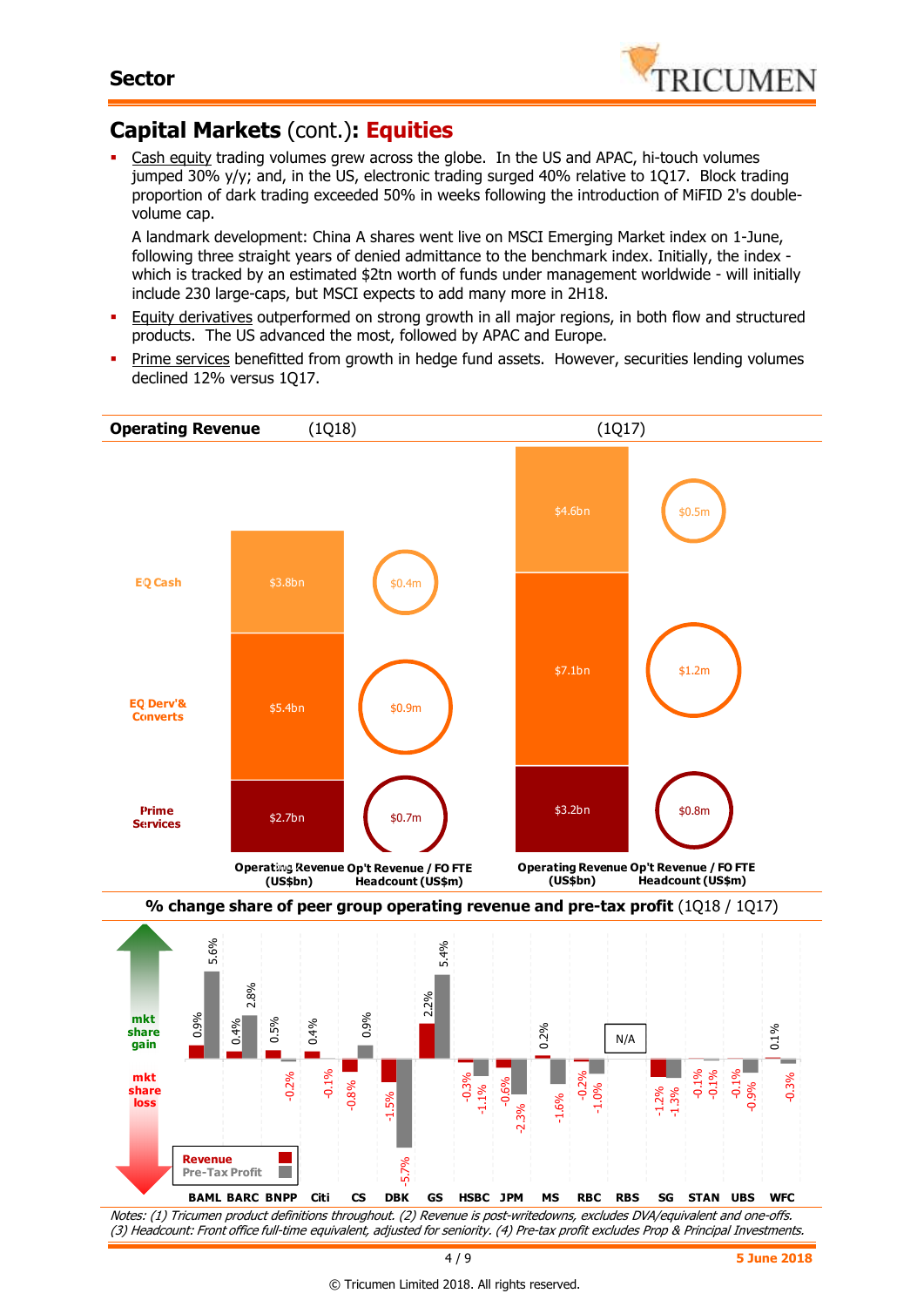

# **Commercial/Transaction Banking**

### **New arrivals: Royal Bank of Canada, Standard Chartered**

- **Payments volumes grew 12% y/y, with APAC showing the strongest increase. Trade finance was** flat, hampered by static volumes.
- Commercial lending in the US was essentially flat: new loans volumes were unchanged from 1Q17 and margins were also steady. In Europe, UK saw strong growth, with lending volumes rising as much as 10%. Germany, by contrast, suffered a decline in activity, with volume 11% below the prior-year period.

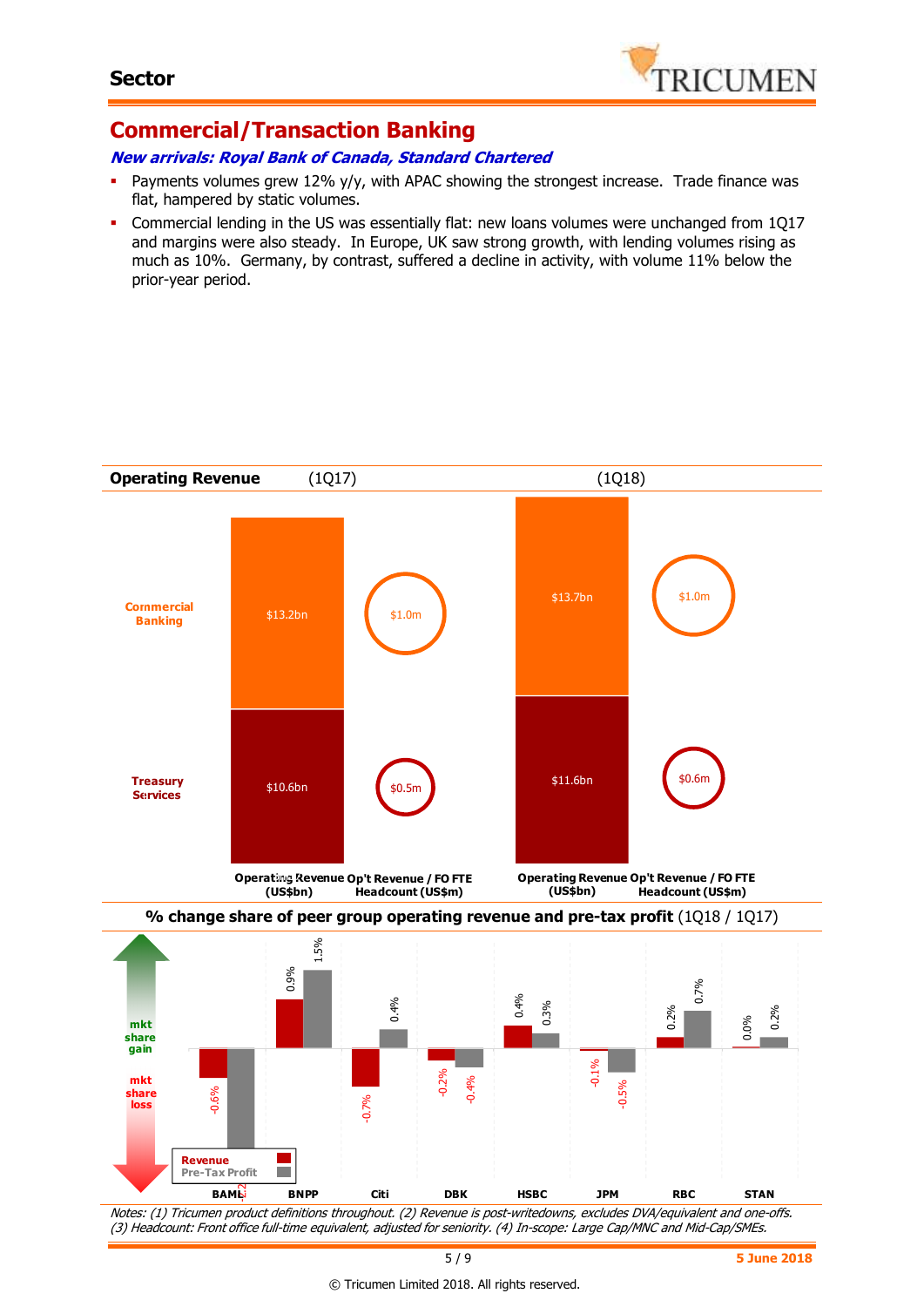

### **Wealth Management**

-0.7%

-0.03

-0.02

**loss**

-0.5%

### **New arrivals: BNP Paribas, Standard Chartered**

- Banks in this note reported revenue of \$19bn in 1Q18, 8% ahead of 1Q17, and \$6.5bn pre-tax profit, up 16% y/y. This growth was evenly spread between lending, investment management and brokerage.
- The competition is intensifying in APAC, which became the world's largest HNWI market in 2017. Credit Suisse, J.P.Morgan and Standard Chartered all raised their minimum asset requirements in recent times; while BNPP, HSBC and UBS are targeting the sub-\$5m segment. Morgan Stanley has created a new 70-strong Family Office Resources team, focused on the bank's UHNWI clients.
- A digital wealth management startup Exo launched in the UK and it shows how technology could further heat up the battle for fees. Exo offers AI-powered advice, choosing an investor's portfolio among 500+ ETFs. It's hardly alone in the field of AI investing - majors have been there for years - but Exo's offer is interesting: the minimum investment is £10k and the fee is 0.75% up to £100k, then it drops to 0.50% - a very competitive offering, comparable to single (i.e. no-advice) ETFs.



Notes: (1) Tricumen product definitions throughout. (2) Revenue is post-writedowns, excludes DVA/equivalent and one-offs. (3) Headcount: Front office full-time equivalent, adjusted for seniority.  $DBK<sub>2</sub>$ **BAML BNPP CS DBK JPM MS STAN UBS**

-0.7%

-1.1%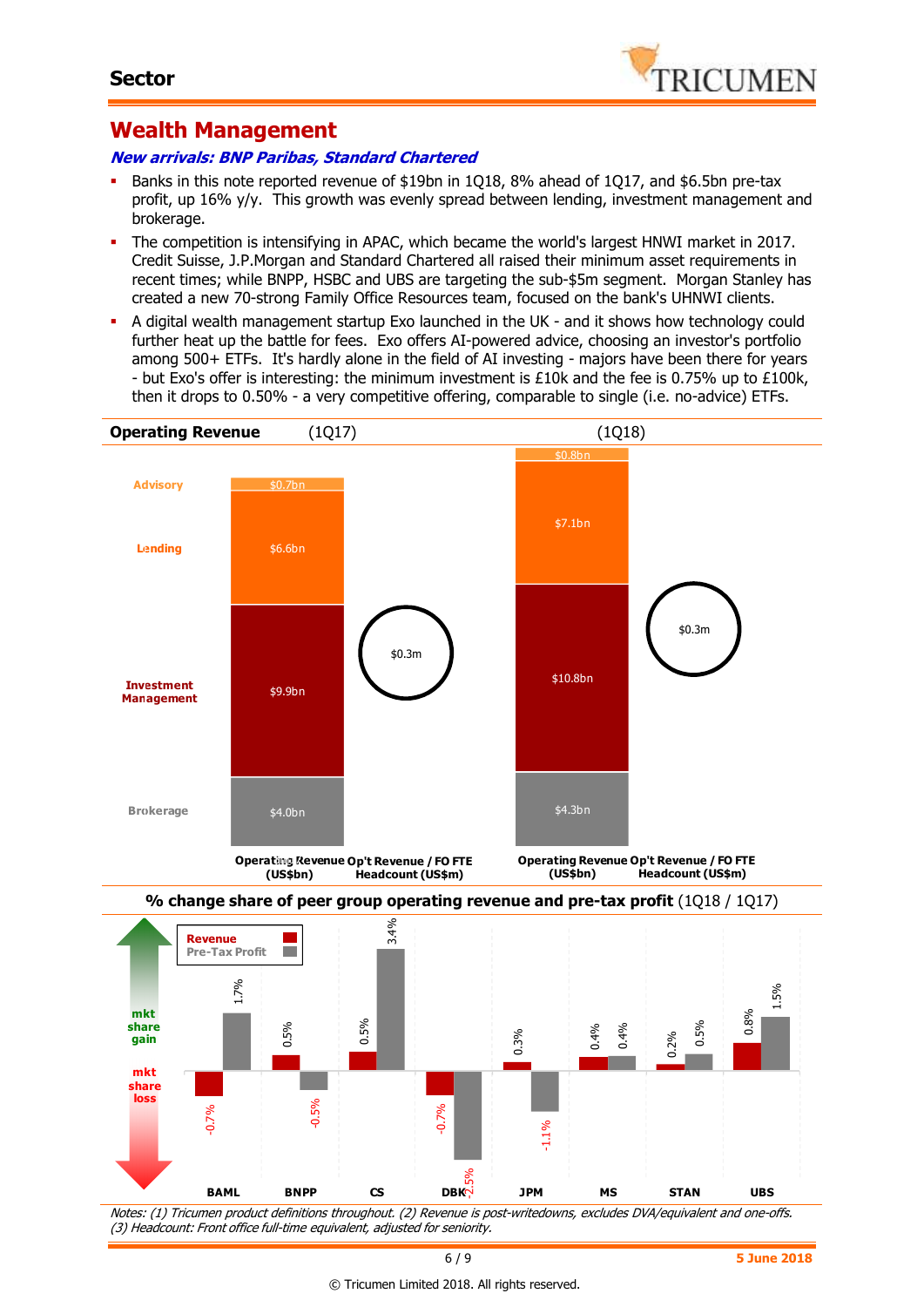

# **Revenue dynamics**

|                                         |             |               |             |               |               |                         |     | . .         |               |               |               |               |     |             |            |            |                |            |
|-----------------------------------------|-------------|---------------|-------------|---------------|---------------|-------------------------|-----|-------------|---------------|---------------|---------------|---------------|-----|-------------|------------|------------|----------------|------------|
|                                         | <b>BAML</b> | <b>BARC</b>   | <b>BNPP</b> | Citi          | <b>CS</b>     | <b>DBK</b>              | GS  | <b>HSBC</b> | <b>JPM</b>    | <b>MS</b>     | <b>RBC</b>    | <b>RBS</b>    | SG  | <b>STAN</b> | <b>UBS</b> | <b>WFC</b> | <b>Top 25%</b> | Bottom 25% |
| <b>Capital Markets</b>                  | ⇩           | ⇧             | ⊕           | ⊕             | ⊕             | ⊕                       | 企   | ⇧           | $\Rightarrow$ | ⇨             | ⊕             | ⊕             | ⊕   | ⇨           | 合          | ⇨          | $+14%$         | $-3%$      |
| Primary                                 | ⇩           | $\Rightarrow$ | ⇨           | ⊕             | ⊕             | ⊕                       | ⊕   | ⇨           | ⊕             | ⊕             | $\Rightarrow$ | 合             | ✿   | ⇧           | 合          | ⊕          | $+15%$         | $-6%$      |
| <b>DCM Bonds</b>                        | J,          | ⇨             |             | ⊕             | ⇩             | ⊕                       | ⊕   | ⇨           | ⊕             | ⊕             | ⇑             | ⇑             | ⇩   | ⇨           | ⇑          | ⇨          | $+10%$         | $-14%$     |
| DCM Loans                               | Д           | ⇨             |             | ⇨             | ⇩             | ⇑                       | ⇩   | ⇨           | ⇩             | ✿             | U             | $\Rightarrow$ | ⇨   | ⇨           | ⇩          | ⇑          | $+19%$         | $-11%$     |
| Securitisation                          |             | ⇑             |             | ⇩             | ⇨             | ⇨                       | ⊕   | ⇩           | ⇩             | ⇩             | J,            | ⇑             | ⇨   | ⊕           | ⇩          | ⇨          | $+13%$         | $-1%$      |
| ECM                                     |             | ✿             | J           | ⇩             |               | ⊕                       | ⇑   |             | ⊕             | $\Rightarrow$ | ⇨             | N/M           | ⇨   | ⇨           | ⇑          | ⊕          | $+16%$         | $-13%$     |
| M&A / Advisory                          | J           | ⇨             | ⇨           | ⇩             | $\Rightarrow$ | J                       | ⇩   | ⊕           | ⇑             | 合             | U             | N/M           | ⇧   | ⇨           | 合          | J          | $+9%$          | $-21%$     |
| Sales & Trading                         | ⇩           | ⇧             | J           | ⇩             | ⊕             | ⇩                       | ⇑   | ⇧           | ⇨             | $\Rightarrow$ | J,            | ⇩             | ⇩   | ⇨           | ⇑          | ⇨          | $+13%$         | $-1%$      |
| <b>FX</b>                               | ⇩           | ⇧             | J           | ⊕             | ⇨             | ⇩                       | ⇑   | ⇨           | ⇧             | $\Rightarrow$ | U             | ⇩             | ⇩   | ⇑           | ⇩          | ⇨          | $+20%$         | $-6%$      |
| Rates                                   | ⇨           | ⇑             | J           | ⇩             | ⇨             | J                       | 合   | ⇧           | ⇨             | ⇨             | U             | ⇩             | ⇩   | ⇩           | ✿          | J          | $+11%$         | $-12%$     |
| Credit                                  |             | ⇨             | J,          | ⇩             | ⇨             | ⇨                       | ⇑   |             | ⇨             | ⇩             | U             | ⊕             | ⇩   | 1           | ⇩          | ⇑          | $+1%$          | $-22%$     |
| Commodities                             |             | N/M           | J           | $\Rightarrow$ | J             | N/M                     | ⇑   | J           | ✿             | ✿             | ⇨             | N/M           | ⇩   |             | ⇩          | 슙          | $+16%$         | $-12%$     |
| EQ Cash                                 |             | ⇩             | U           | ✿             | J             | ⊕                       | ⇑   | ⇨           | ⇨             | ⇩             |               | N/M           | U   | N/M         | ⇩          | ⇧          | $+28%$         | $-1%$      |
| EQ Derv & Converts                      | Ĥ           | ✿             | 1           | ⇨             | J             | J                       | ⇨   | ⊕           | ⇩             | ⇩             | 5             | N/M           | U   | N/M         | ⇨          | ✿          | $+48%$         | $+22%$     |
| <b>Prime Services</b>                   | ⇩           | ⇑             | J           | ⇩             | U             | ⇨                       | ⇨   | ⇧           | ⇩             | 合             | U             | Б<br>N/M      | ⇨   | ⊕           | ⇨          | ⇑          | $+22%$         | $+7%$      |
| Prop Trading                            | N/M         | N/M           | ⇨           | N/M           |               | N/M                     | ⇑   | N/M         | ⇨             | N/M           | N/M           | N/M           | J,  | N/M         | N/M        | N/M        | $+39%$         | $-38%$     |
| <b>Principal Investments</b>            | N/M         | N/M           | N/M         | N/M           | л             | Д                       | ⇨   |             | N/M           | ⇩             | N/M           | N/M           | N/M | N/M         | N/M        | N/M        | $+43%$         | $-3%$      |
| <b>Commercial / Transaction Banking</b> | ⇩           | N/M           | ⇨           | ⊕             | N/M           | Л                       | N/M | ⇩           | Д             | N/M           | ⊕             | N/M           | N/M | U           | N/M        | N/M        | $+8%$          | $+2%$      |
| Commercial Banking                      | J           | N/M           | ⇑           | ⊕             | N/M           | ⇨                       | N/M | ⇨           |               | N/M           | ⇑             | N/M           | N/M | ⇨           | N/M        | N/M        | $+10%$         | $-3%$      |
| <b>Treasury Services</b>                |             | N/M           | ⇨           | ⇨             | N/M           | ⇩                       | N/M | ⇧           |               | N/M           | J             | N/M           | N/M | ⇨           | N/M        | N/M        | $+13%$         | $+3%$      |
| <b>Wealth Management</b>                | ⇨           | N/M           | ♠           | N/M           | ⇑             | ⊕                       | N/M | N/M         | 仐             | ⇑             | N/M           | N/M           | N/M | ⇑           | ⇑          | ⇨          | $+18%$         | $+6%$      |
| Advisory                                | ⇑           | N/M           | ⇨           | N/M           | ⇑             | $\overline{\textbf{J}}$ | N/M | N/M         | ⊕             | $\Rightarrow$ | N/M           | N/M           | N/M | ⇑           | ⇨          | ⇨          | $+24%$         | $-3%$      |
| Lending                                 |             | N/M           |             | N/M           |               | ⊕                       | N/M | N/M         | ⋒             | ⇨             | N/M           | N/M           | N/M |             | 合          | ⇨          | $+12%$         | $+4%$      |
| <b>Investment Management</b>            | ⇨           | N/M           |             | N/M           |               | ⊕                       | N/M | N/M         | ⇧             | ⇑             | N/M           | N/M           | N/M |             | ⇑          | ⇨          | $+17%$         | $+5%$      |
| Brokerage                               | ⇨           | N/M           |             | N/M           |               | J                       | N/M | N/M         | J             | 具             | N/M           | N/M           | N/M |             | ⇨          | ⇨          | $+20%$         | $-6%$      |

### 1Q18 / 1Q17 (Operating revenue, % change, US\$, Global Level 1)

Source: Tricumen. Notes: (1) Tricumen product definitions throughout. (2) Arrows show % change in revenue vs peers. Up- /down-arrows: top-/bottom-quartile. (3) Revenue is post-writedowns, excludes DVA/equivalent and one-offs, as described in the Company Section. (4) In-scope: Large Cap/MNC and Mid-Cap/SMEs.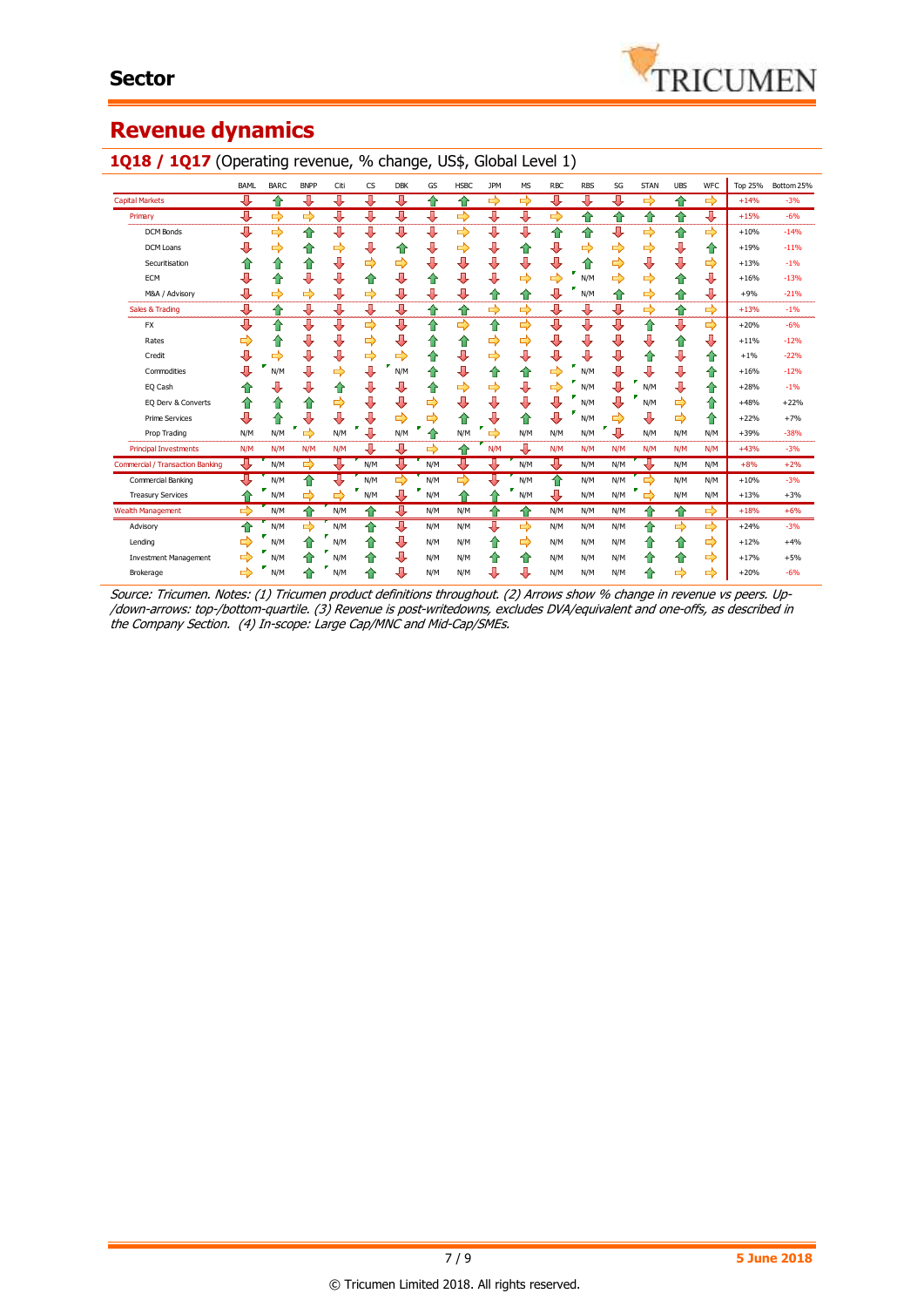

# **Operating cost / income** (US\$, Global Level 1)



FICC Equities



Source: Tricumen. Notes: (1) TRIC product definitions, standard deviation, product Level 1; (2) Operating expenses exclude one-off non-operational items, insurance-related benefits & claims, and credit expense/recovery/NPL provisions. Capital expenditure is included as accrued. Litigation expense is allocated to front-line units. (3) positive values indicate outperformance; missing fields indicate that data is not meaningful, or available; (4) outliers are excluded. (5) RBS and STAN do not compete in Equities markets.